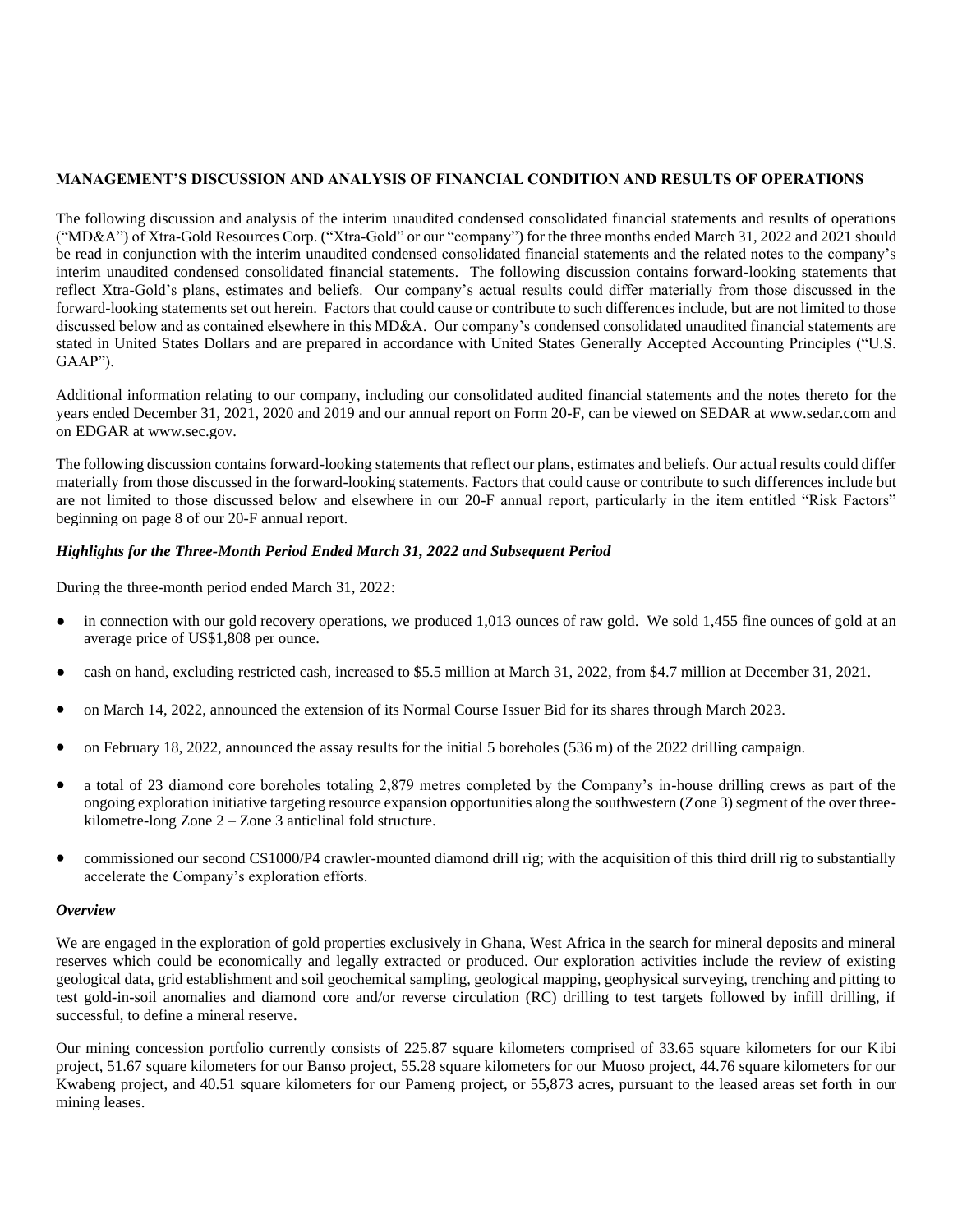## *Technical Disclosure*

The hardrock, lode gold exploration technical information relating to our mineral properties contained in this MD&A is based upon information prepared by or the preparation of which was supervised by Yves Clement, P.Geo., our Vice-President, Exploration. Mr. Clement is a Qualified Person as defined by Canadian Securities National Instrument 43-101 concerning standards of disclosure for mineral projects.

## *Plan of Operations*

Our strategic plan is, with respect to our mineral projects, to conduct an exploration program, consisting of the following: at our Kibi project:

- follow-up trenching of Zone  $1$  Zone  $2$  Zone 3 early stage gold shoots / showings to guide future mineral resource expansion drilling efforts;
- prospecting, reconnaissance geology, hand augering and/or scout pitting, and trenching of high priority gold-in-soil anomalies and grassroots gold targets across the extent of the Apapam concession; and
- **●** a diamond core drill program of approximately 15,000 metres, at an estimated cost of \$750,000, to be implemented utilizing the Company's in-house operated drill rigs; consisting of a combination of follow up drilling of early stage gold targets and scout drilling of prospective litho-structural gold settings within the mineral resource footprint area; and scout drilling of new grassroots gold targets across the Apapam concession.

at our Kwabeng project:

- **●** ongoing geological compilation, prospecting, soil geochemical sampling, hand augering and/or scout pitting, and trenching to identify and/or further advance grassroots targets; and
- **●** the continuation of placer gold recovery operations at this project (commenced in March 2013);

at our Pameng project:

● ongoing geological compilation, prospecting, soil geochemical sampling, hand augering and/or scout pitting, and trenching to identify and/or further advance grassroots targets; and

at our Banso and Muoso projects:

- **●** ongoing geological compilation, prospecting, soil geochemical sampling, hand augering and/or scout pitting, and trenching to identify and/or further advance grassroots targets; and
- the continuation of placer gold recovery operations at these projects (commenced in 2015);

As at the date of this annual report, we have estimated \$500,000 for the cost for soil sampling, hand augering and/or scout pitting, and trenching at our Kibi, Kwabeng, Pameng, Banso and Muoso projects.

As part of our current business strategy, we plan to continue engaging technical personnel under contract where possible as our management believes that this strategy, at its current level of development, provides the best services available in the circumstances, leads to lower overall costs and provides the best flexibility for our business operations. For example, the purchase of an exploration drill as opposed to using contract drillers has generated significant savings to the company.

We anticipate that our ongoing efforts will continue to be focused on the exploration and development of our projects and completing acquisitions in strategic areas. We will look to acquire further interests in gold mineralized projects that fall within the criteria of providing a geological basis for development of drilling initiatives that can enhance shareholder value by demonstrating the potential to define reserves.

We continued with our recovery of placer gold operations at our Kwabeng Banso and Muoso properties in 2020. We contract out as many services as possible on our placer gold recovery operations to local Ghanaians in order to maximize cost efficiencies.

Our fiscal 2022 budget to carry out our plan of operations is approximately \$2,250,000 as follows and as disclosed in our 20-F annual report under Item 4.B – Information on Xtra-Gold – Business Overview: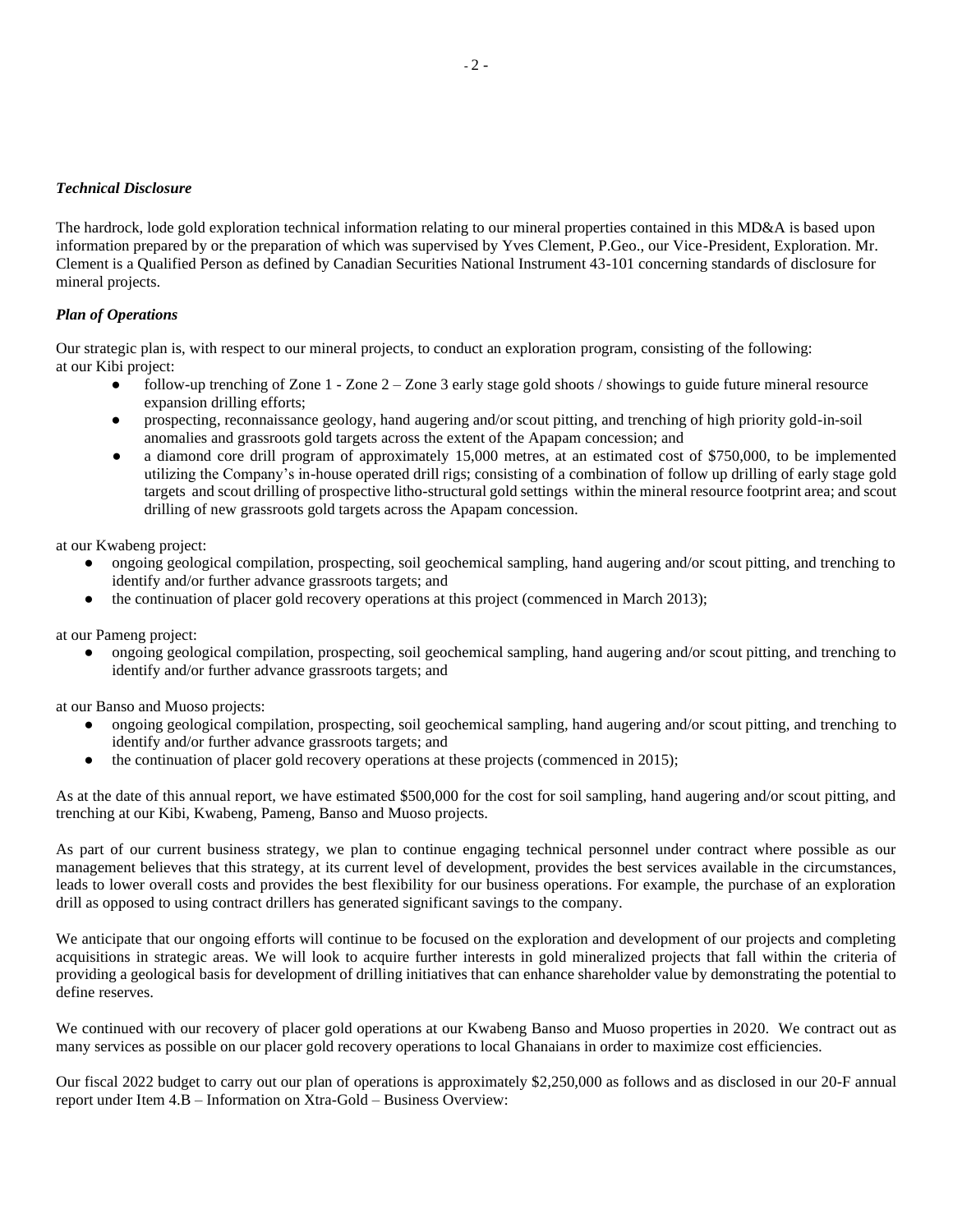| Soil sampling / trenching           | \$500,000   |
|-------------------------------------|-------------|
| Drilling                            | 750,000     |
| Administration                      | 750,000     |
| Stock-based compensation (non-cash) | 250,000     |
| <b>TOTAL</b>                        | \$2,250,000 |

These expenditures are subject to change if management decides to scale back or accelerate operations.

Our company has historically relied on funds from gold recovery from alluvial operations, equity and debt financings to finance its ongoing operations. Existing working capital, possible debt instruments, further private placements and anticipated cash flow from placer gold recovery operations are expected to be adequate to fund our company's operations over the next year. During the current year and subsequent to 2022, we will not require additional capital to implement our plan of operations.

### *Trends*

Gold prices closed in 2021 at \$1,806 per ounce, just above the 2021 average of \$1,807 per ounce. The low for 2021 occurred in March, with prices gradually demonstrating strength from that time forward. We continue to see positive indicators for gold prices in the future.

The WHO-declared coronavirus pandemic continues to create a significant amount of economic uncertainty across the world. While gold prices originally surged with this announcement, prices have fallen back recently with a global asset sell off. Indicators are of significant spending programs by all governments to combat this issue while supporting national economies.

The coronavirus has negatively affected world GDP's and resulted in significant amounts of money printing by governments. This response has resulted in inflation in previous cycles.

Gold does well in times of uncertainty. National, corporate and individual debt levels increase this uncertainty and leave less room to safely manage any potential crisis.

Gold prices per ounce over the period ended March 31, 2022 and previous two years are as follows:

|         | Q1 2022 | 2021                       | 2020  |
|---------|---------|----------------------------|-------|
| High    |         | $$2,039$ $$1,943$ $$2,067$ |       |
| Low     |         | 1,788 1,684 1,474          |       |
| Average | 1.844   | 1,800                      | 1,770 |

The tone for the precious metals market in the near future will depend on the U.S. dollar strength. The US Federal Reserve has expressed a stance to increase interest rates. The focus going forward will be on how much economic growth, government deficits and debts affect the ability of the Federal Reserve to increase future rates or shrink its balance sheet. Any further wobble or extension of the time to address the issues related to the pandemic in the US economy could interfere with the rate increases and create uncertainty about the US economy, which would be good for gold prices.

Overall, a lower U.S. dollar should lead to higher costs in U.S. dollar terms to identify and explore for gold but could be more than offset by higher gold prices, resulting in greater interest in gold exploration companies. Conversely, if the U.S. dollar strengthens further, interest in the gold exploration sector could be reduced.

Currently, Covid-19 has not affected any of the Company's operations in Ghana. The first cases of Covid-19 were detected much later in Ghana than other parts of the world, and Government action has limited the incidence of transmission. The Company continues to monitor the potential effects on its operations and is implementing protocol to hopefully help in minimize its impact. However, investors are cautioned this is an evolving issue, and that there is not guarantee the Company's protocols will be effective.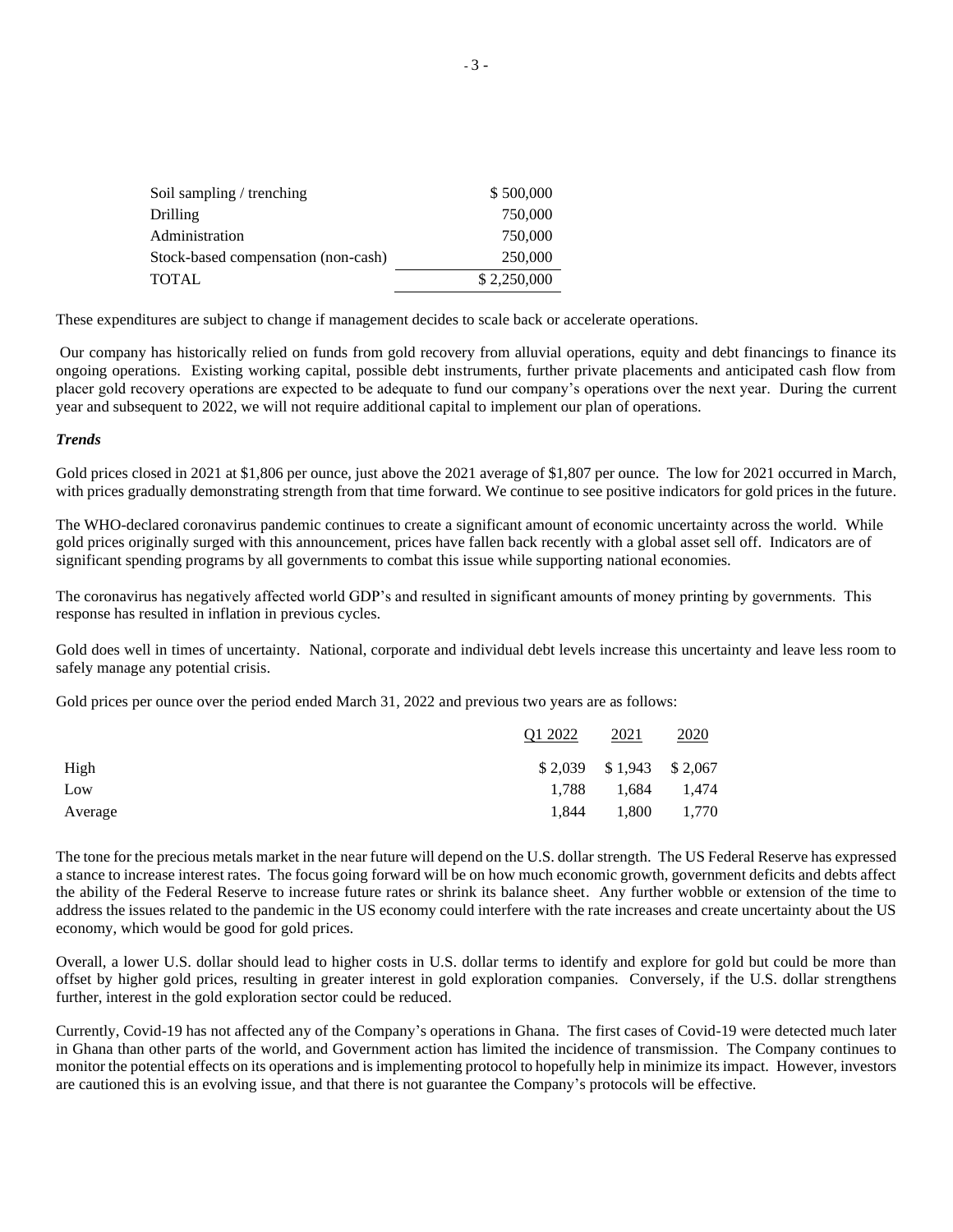|                                                                                         | 2021        | 2020       | 2019       | 2018            | 2017            |
|-----------------------------------------------------------------------------------------|-------------|------------|------------|-----------------|-----------------|
|                                                                                         |             | \$         | \$         | \$              | \$              |
| Operating revenues                                                                      | Nil         | Nil        | Nil        | Nil             | N <sub>il</sub> |
| Consolidated pre tax income for the year                                                | 2,045,713   | 2,297,023  | 2,388,347  | 1,539,294       | 453,932         |
| Net gain attributable to non-controlling interest                                       | (121, 545)  | (141, 782) | (140, 390) | (233, 111)      | (98,077)        |
| Income tax                                                                              | (1,088,192) | (294,992)  | Nil        | N <sub>il</sub> | N <sub>il</sub> |
| Net gain (loss) Xtra-Gold Resources Corp.                                               | 957,521     | 1,860,249  | 2,247,957  | 1,306,183       | 355,855         |
| Basic and diluted income (loss) attributable to<br>common shareholders per common share | 0.02        | 0.04       | 0.05       | 0.03            | 0.01            |
| Total current assets                                                                    | 9,127,160   | 7,739,823  | 5,438,858  | 3,258,955       | 1,825,775       |
| Total assets                                                                            | 10,758,031  | 9,340,942  | 6,875,325  | 4,790,576       | 3,328,082       |
| Total current liabilities                                                               | 1,122,483   | 426,819    | 443,540    | 624,205         | 443,457         |
| <b>Total liabilities</b>                                                                | 1,122,483   | 426,819    | 443,540    | 624,205         | 443,457         |
| Working capital                                                                         | 8,004,677   | 7,313,004  | 4,995,317  | 2,634,750       | 1,382,318       |
| Capital stock                                                                           | 46,688      | 46,817     | 45,844     | 46,246          | 47,782          |
| Total equity                                                                            | 9,635,548   | 8,914,123  | 6,431,785  | 4,166,371       | 2,884,625       |
| Total Xtra-Gold Resources Corp. stockholders' equity                                    | 9,826,744   | 9,226,864  | 6,886,308  | 4,761,284       | 3,712,649       |
| Dividends declared per share                                                            | <b>Nil</b>  | <b>Nil</b> | <b>Nil</b> | Nil             | Nil             |
| Basic weighted average number of common shares<br>outstanding                           | 46,779,574  | 46,645,387 | 46,095,232 | 47,089,027      | 47,948,596      |
| Basic and diluted weighted average number of<br>common shares outstanding               | 48,925,574  | 49,033,887 | 49.589.430 | 49,405,027      | 51,339,216      |

# *Summary of the last five fiscal years ending December 31*

*Summary of Quarterly Results*

| <b>Three Months Ended</b> | <b>Net Income (Loss)</b><br>\$ | <b>Basic and Diluted</b><br><b>Income (Loss) Per</b><br><b>Share</b><br>\$ |
|---------------------------|--------------------------------|----------------------------------------------------------------------------|
|                           |                                |                                                                            |
| March 31, 2022            | 922,038<br>\$                  | \$ 0.02                                                                    |
| December 31, 2021         | (739, 525)                     | (0.01)                                                                     |
| September 30, 2021        | (664,900)                      | (0.01)                                                                     |
| June 30, 2021             | 319,729                        | 0.01                                                                       |
| March 31, 2021            | 1,920,672                      | 0.04                                                                       |
| December 31, 2020         | (427, 897)                     | (0.01)                                                                     |
| September 30, 2020        | 714,181                        | 0.02                                                                       |
| June 30, 2020             | 1,216,221                      | 0.03                                                                       |
| March 31, 2020            | 357,744                        | 0.01                                                                       |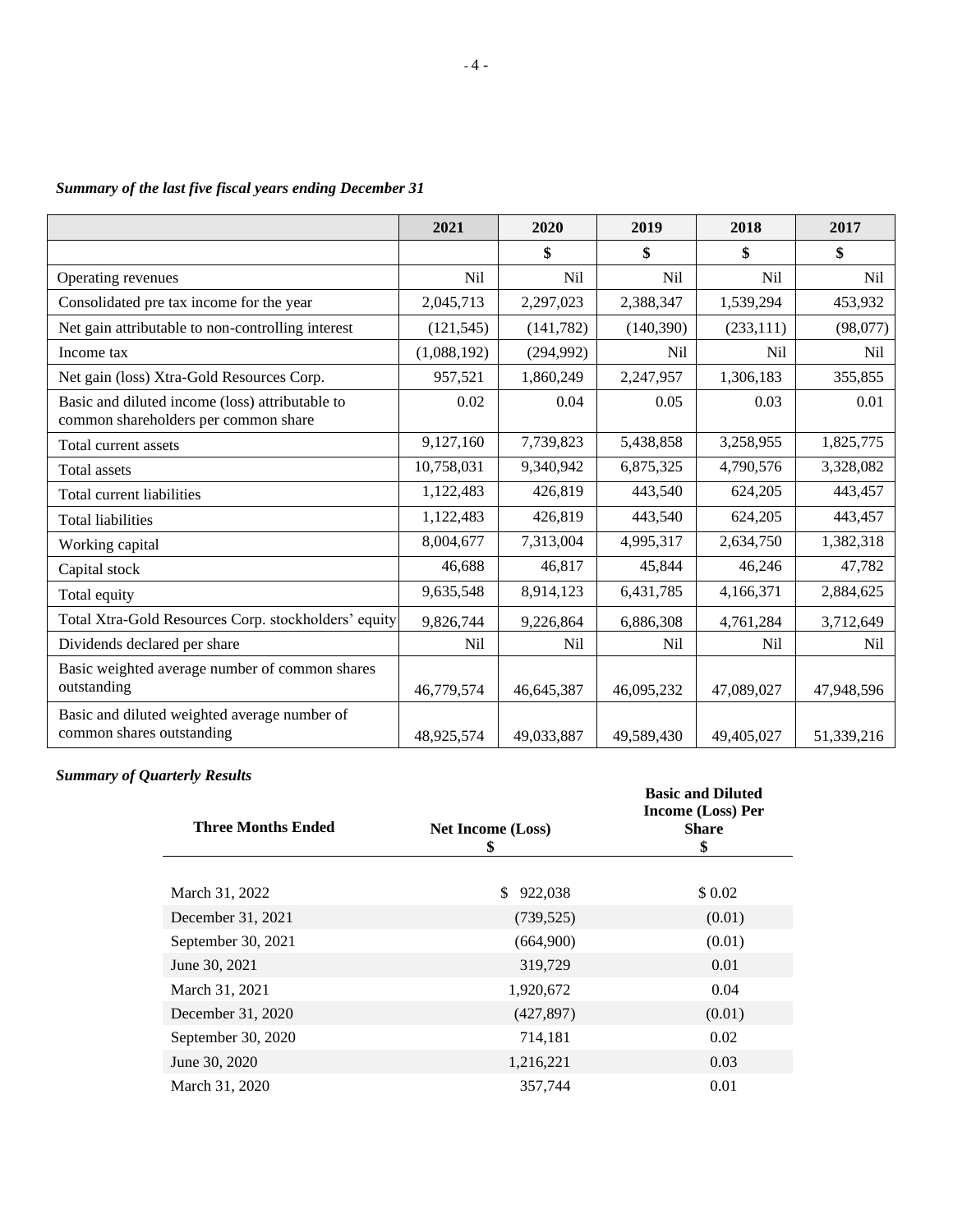#### *Results of Operations for the Three Months Ended March 31, 2022 as Compared to the Three Months Ended March 31, 2021*

Our company's net income for the three months ended March 31, 2022 was \$922,038 as compared to a net income of \$1,920,672 for the three months ended March 31, 2021. Profits from gold recovery were good but were lower that those in 2021 due to a lower amount of gold sold in 2022. Gains on the company's investment portfolio improved in 2022. Operating expenses and tax expenses were similar over both periods.

Our company's basic and diluted net income per share for the three months ended March 31, 2022 was \$0.02 compared to a net income of \$0.04 per share for the three months ended March 31, 2021. The weighted average number of shares outstanding was 46,625,588 basic and 48,646,588 fully diluted at March 31, 2022 compared to 46,838,135 basic and 48,984,135 fully diluted at March 31, 2021. The decrease in the weighted average number of shares outstanding in 2022 can be mostly attributed to share buybacks. The company renewed its share repurchase program in early 2022. In the three-month period ended March 31, 2022, the company repurchased and cancelled 84,000 shares. The company also cancelled 17,600 shares purchased in December 2021. The company purchased 3,500 common shares subsequent to March 31, 2022 and these shares will be cancelled in the normal course of operations.

We incurred expenses of \$415,993 in the three months ended March 31, 2022 as compared to \$383,282 in the three months ended March 31, 2021. Amortization for the three months ended March 31, 2022 decreased to \$35,642 as compared to \$44,439 for the three months ended March 31, 2021, as no equipment was purchased in 2022. General and administrative (**"G&A"**) expenses were \$119,550 in the three months ended March 31, 2022 as compared to \$156,550 in the three months ended March 31, 2021. Most of the decrease occurred in marketing and regulatory expenses as compared to Q1 2020. Exploration costs increased to \$261,411 as compared to \$182,293 for the three months ended March 31, 2021. Additional drilling and consulting expense to assist with results interpretation created the increase. All exploration costs were expensed in the periods.

Exploration activities for the March 2022 quarter focused on the Kibi Gold Project (Apapam Mining Lease) with the continuation of an exploration initiative targeting resource expansion opportunities along the southwestern (Zone 3) segment of the over three-kilometrelong Zone 2 – Zone 3 anticlinal fold structure. Twenty-three (23) diamond core boreholes totalling 2,879 metres ("m") were completed by the Company's in-house drilling crews during the present quarter with drilling efforts primarily dedicated to the Boomerang East target. The present exploration drilling program is designed to further evaluate the early-stage Boomerang East, Boomerang West, and Twin Zone (formerly JK East) targets positioned along similar second-order fold hinge structures as the neighbouring Double 19 resource body, and to test prospective litho-structural gold settings identified by recently completed detailed 3D geological modelling. A total of 62 boreholes totaling 8,241 m have been completed to date during the ongoing Zone 3 resource expansion drilling program initiated in late July 2021.

The assay results for the initial 5 boreholes (536 m) of the 2022 drilling campaign (#KBDD22454 - #KBDD22458) were reported by the Company on February 18, 2022, including the following highlights from a drill-fan pattern at the Boomerang East target:

- $-$  16.5 m at 6.23 grams per tonne gold ("g/t Au"), including 6.5 m at 13.74 g/t Au, from 1.5 m in hole #KBDD22455 (-50°)
- 13.5 m at 1.64 g/t Au, including 6.0 m at 3.35 g/t Au, from 0.0 m in #KBDD22458 (-75°); followed by second interval of 21.0 m at 1.46 g/t Au from 39.0 m, including 11.0 m at 2.49 g/t Au

Drilling efforts to date at the Boomerang East target have traced gold mineralization over an approximately 400 m section across the southeastern limb of the NE-trending Zone 2 – Zone 3 anticlinal fold structure, with the mineralization predominantly being spatially associated with a series of apparent second-order (parasitic) fold structures.

We did not conduct any exploration activities on our Kwabeng, Pameng, Banso and Muoso projects during the current reporting period.

The Exploration Crew commissioned our second CS1000/P4 crawler-mounted diamond drill rig during the present quarter; with the acquisition of this third drill rig to substantially accelerate the Company's exploration efforts.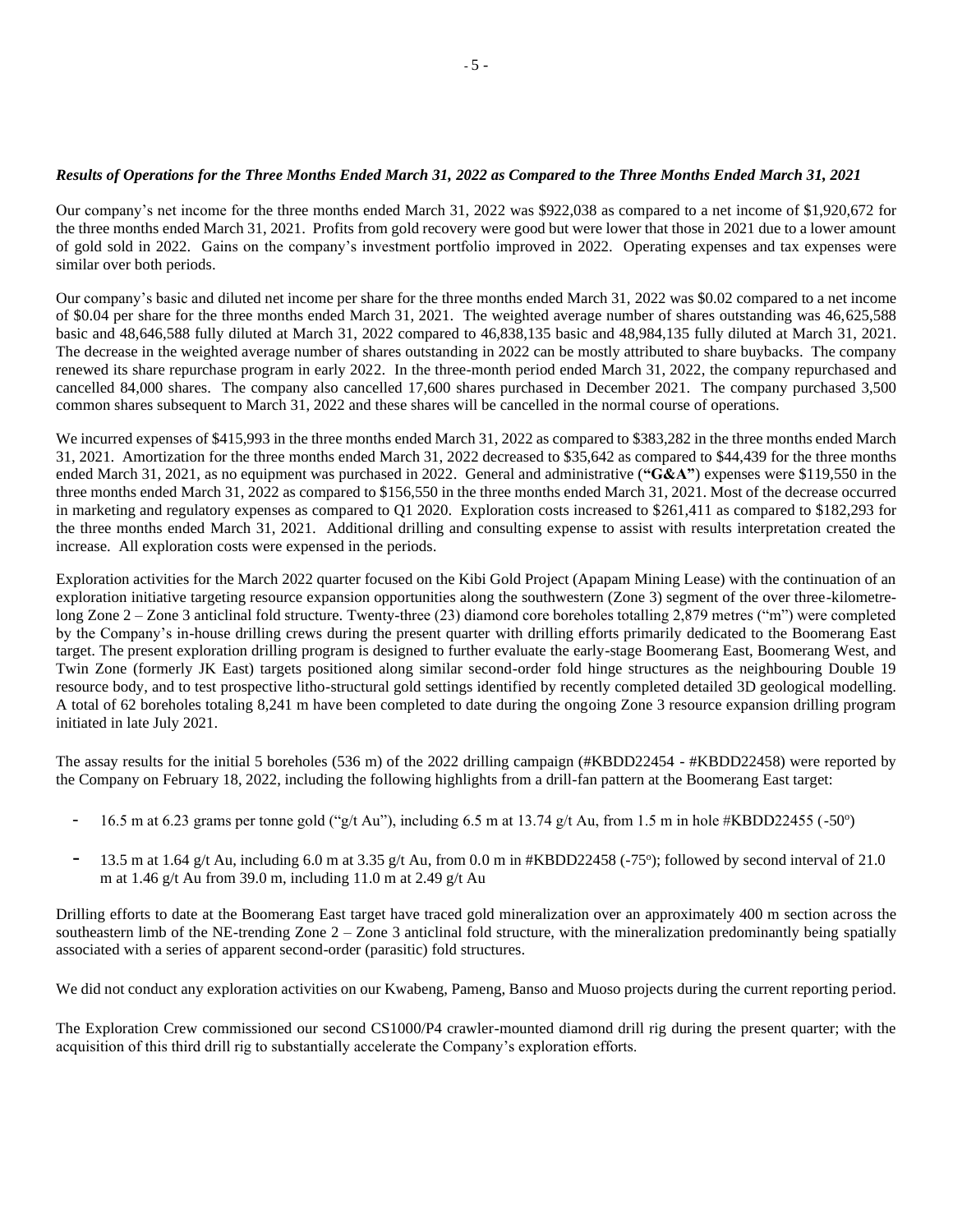We reported a gain of \$1,610,300 related to other items for the three months ended March 31, 2022 compared to a gain of \$2,699,135 for the three months ended March 31, 2021. Gold recovery, and the mark to market value of the investment portfolio in both periods created most of the gain.

During the three months ended March 31, 2022 and 2021, gold recovery operations were in the normal range of expectations. We sold 1,455 ounces of fine gold from our gold recovery operations in the three months ended March 31, 2022 compared to 2,017 ounces of fine gold from our share of the placer gold operations received during the three months ended March 31, 2021. Our gold receipts, after royalties and expenses during the three months ended March 31, 2022 generated a gain on gold recovery of \$1,230,149 (March 31, 2021 – gain of \$2,328,564). We recovered 1,013 raw ounces of gold during Q1 2022. Gold sales relating to our share of gold is not recognized until the risks and rewards of ownership passed to the buyer. These placer gold recovery operations were contracted to local Ghanaian groups. We pay a 5% government royalty on our gold sales. Using local contractors promotes the local economy while avoiding illegal workings on our projects.

During the three months ended March 31, 2022, our company had a foreign exchange loss of \$122,745 compared to a loss of \$11,879 in the three months ended March 31, 2021. The U.S. dollar strengthened during the quarter against the Canadian dollar and Ghanaian cedi.

Our company recognized a trading and holding gain on marketable securities of \$489,611 in the three months ended March 31, 2022. Unrealized gains and losses reflect mark-to-market changes in the investment portfolio during a period. Since a significant portion of the portfolio is held in Canadian denominated securities, the devaluation of the Canadian dollar in the quarter negatively affected carrying values. A realized gain is recognized when securities are sold from the investment portfolio, being the difference between the selling price and the purchase price of the security sold. At the time of the sale, any mark-to-market gain or loss which is related to the security sold, previously recognized in unrealized gains and losses, are reversed.

## **Recent Capital Raising Transactions**

Our activities, principally the exploration and acquisition of properties for gold and other metals, may be financed through joint ventures or through the completion of equity transactions such as equity offerings and the exercise of stock options and warrants.

There were no capital raising transactions in 2022 or 2021.

During the year ended December 31, 2021, the Company issued 255,000 shares at prices between CAD\$0.23 and CAD\$0.65 per share for proceeds of CAD\$118,750 (\$94,929) on exercise of stock options.

# **Liquidity and Capital Resources**

We are an exploration company focused on gold and associated commodities and do not have operating revenues; and therefore, we must utilize our current cash reserves, income from placer gold sales, income from investments, funds obtained from the exercise of stock options and warrants and other financing transactions to maintain our capacity to meet the planned exploration programs, or to fund any further development activities. There is no certainty that future financing will be available to us in the amounts or at the times desired on terms acceptable to us, if at all.

Cash on hand was increased by \$815,956 during 2022. Operations provided cash of \$891,170. Cash of \$932,839 was used to purchase investments in 2022 while proceeds from the sale of investments generated \$782,793 of cash. Inventory was reduced by \$215,248 due to the timing of smelt shipments. Payables were increased, mostly due to an accrual for income taxes payable in Ghana and gold salebased revenue related to 2022 operations. Other operating expenses were mostly cash neutral. Cash of \$75,214 was used to repurchase shares in 2022.

During the period ended March 31, 2022, our company repurchased 84,000 of our shares at a cost of \$61,920 and cancelled these shares. Also, during the month ended December 31, 2021, the company repurchased 17,600 of our shares at a cost of \$13,294. These shares were reported as shares in treasury at December 31, 2021 and were cancelled in January 2022.

At March 31, 2022, accounts payable and accrued liabilities increased by \$361,138 to \$1,376,984, mostly due to a \$200,000 income tax accrual increase, related to 2022 earnings, and a \$197,000 increase in revenue-based gold production payments. With no gold shipments in the fourth quarter, royalty payments to the government for the third quarter were remitted, reducing our balances payable. Our cash and cash equivalents as at March 31, 2022 were sufficient to pay these liabilities. We believe that our company has sufficient working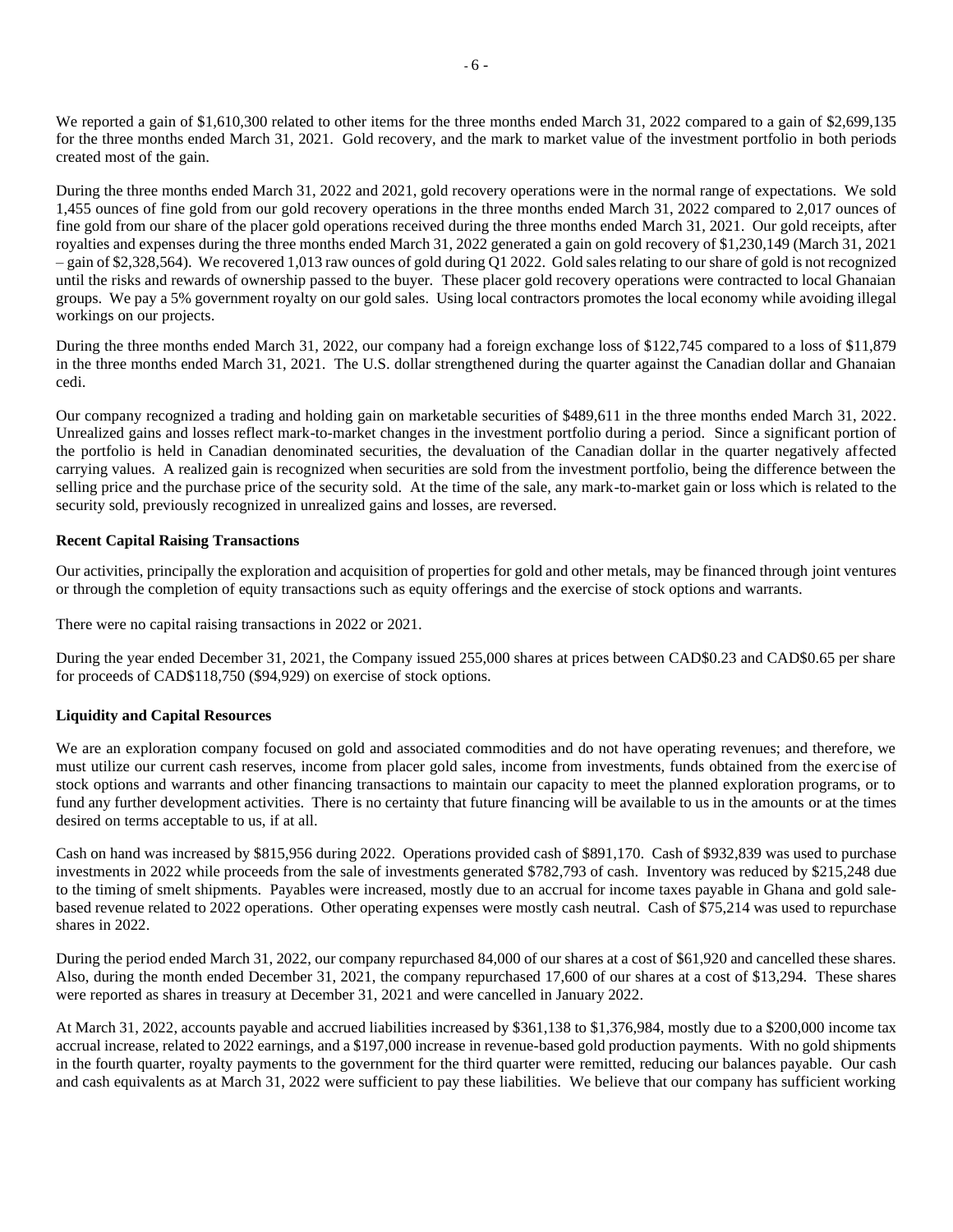capital to achieve our 2022 operating plan. However, our historical losses raise substantial doubt about our ability to continue as a going concern. Our auditors have issued an explanatory paragraph in their audit opinion for the year end December 31, 2021.

At March 31, 2022, we had total cash and cash equivalents and restricted cash of \$5,787,606 (December 31, 2021 - \$4,971,650). Working capital as of March 31, 2022 was \$8,978,770 (December 31, 2021 - \$8,004,677). In both 2022 and 2021, the increase in working capital mostly reflects the revenue from gold recovery and the gain on the investment portfolio, combined with gold inventory on hand.

We are an exploration company focused on gold and associated commodities and do not have operating revenues; and therefore, we must utilize our current cash reserves, income from placer gold sales, income from investments, funds obtained from the exercise of stock options and warrants and other financing transactions to maintain our capacity to meet the planned exploration programs, or to fund any further development activities. There is no certainty that future financing will be available to us in the amounts or at the times desired on terms acceptable to us, if at all.

Our shares of common stock, warrants and stock options outstanding as at April 29, 2022, March 31, 2022, December 31, 2021, were as follows:

|                      | <b>April 29, 2022</b> | <b>March 31, 2022</b> | <b>December 31, 2021</b> |
|----------------------|-----------------------|-----------------------|--------------------------|
| Common Shares        | 46,585,917            | 46,585,917            | 46,687,517               |
| Warrants             |                       |                       |                          |
| <b>Stock Options</b> | 2,381,000             | 2,381,000             | 2,381,000                |
| Fully diluted        | 48,966,917            | 48,966,917            | 49,068,517               |

Subsequent to March 31, 2022, 3,500 shares which were purchased. These shares will be cancelled in the normal course of operations.

As of the date of this MD&A, the exercise of all outstanding options would raise approximately \$0.8 million, however such exercise is not anticipated until the market value of our shares of common stock increases in value.

We remain debt free and our credit and interest rate risk is limited to interest-bearing assets of cash and bank or government guaranteed investment vehicles. Accounts payable and accrued liabilities are short-term and non-interest bearing.

Our liquidity risk with financial instruments is minimal as excess cash is invested with a Canadian financial institution in governmentbacked securities or bank-backed guaranteed investment certificates.

Our fiscal 2022 budget to carry out our plan of operations is approximately \$2,250,000 as disclosed in our Plan of Operations section above and in our 20-F annual report under Item 4.B – Information on Xtra-Gold – Business Overview". These expenditures are subject to change if management decides to scale back or accelerate operations. We believe that we are adequately capitalized to achieve our operating plan for fiscal 2022. However, our losses raise substantial doubt about our ability to continue as a going concern. Our auditors have issued an explanatory paragraph in their audit opinion for the year end December 31, 2021.

#### *Going Concern*

The Company is in development as an exploration company. It may need financing for its exploration and acquisition activities. Although the Company has incurred a gain of \$922,038 for the period ended March 31, 2022, it has an accumulated a deficit of \$21,055,127. Results for the period ended March 31, 2022 are not necessarily indicative of future results. The uncertainty of gold recovery and he fact the Company does not have a demonstrably viable business to provide future funds, raises substantial doubt about its ability to continue as a going concern for one year from the issuance of the financial statements. The ability of the Company to continue as a going concern is dependent on the Company's ability to raise additional capital and implement its business plan, which is typical for junior exploration companies. The financial statements do not include any adjustments related to the recoverability and classification of asset amounts or the classification of liabilities that might be necessary should the Company be unable to continue as a going concern.

Management of the Company ("Management") is of the opinion that sufficient financing will be obtained from external sources and further share issuances will be made to meet the Company's obligations. The Company's discretionary exploration activities do have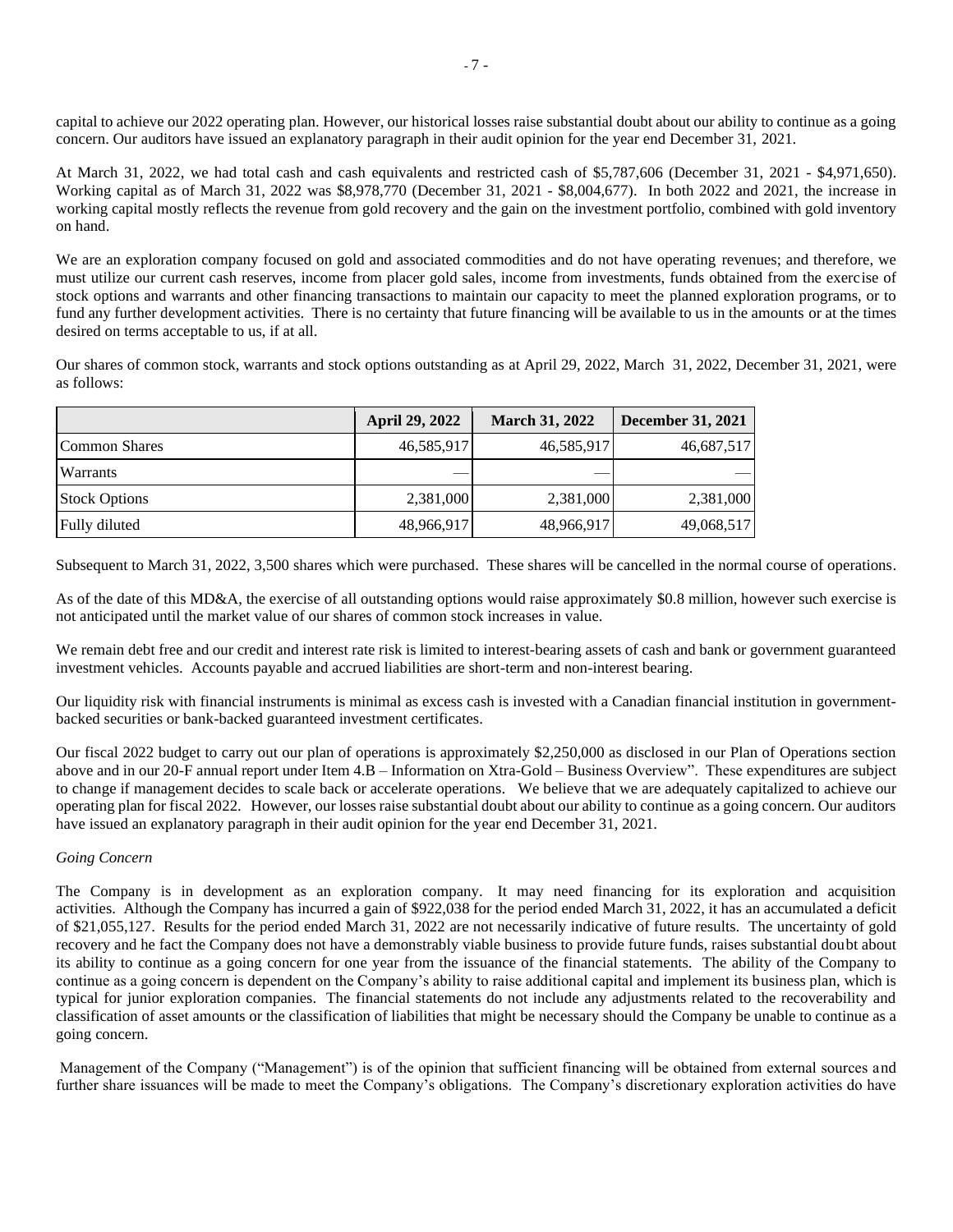considerable scope for flexibility in terms of the amount and timing of exploration expenditure, and expenditures may be adjusted accordingly if required.

#### **Related Party Transactions**

During the years ended December 31, 2021, 2020, and 2019, the Company entered into the following transactions with related parties:

|                                                                | March 31,<br>2022 | March 31,<br>2021 |
|----------------------------------------------------------------|-------------------|-------------------|
|                                                                |                   |                   |
| Consulting fees paid or accrued to officers or their companies | \$351,961         | \$465,859         |
| Directors' fees                                                | 592               | 592               |
|                                                                |                   |                   |
| Stock option grants to officers and directors                  |                   |                   |
| Stock option grant price range                                 |                   |                   |

Of the total consulting fees noted above, \$264,612 (March 31, 2021 - \$372,042) was incurred by the Company to a private company of which a related party is a 50% shareholder and director. The related party was entitled to receive \$132,306 (March 31, 2021 - \$186,021) of this amount. As at March 31, 2022, a balance of \$155,150 (December 31, 2021 - 90,538) is due to this related company.

During the three months ended March 31, 2022 and 2021 the Company did not grant stock options to insiders.

The CEO of the company made a \$50,000 payment on behalf of the company in 2021. This balance was repaid in 2022.

#### *Material Commitments*

#### **Mineral Property Commitments**

Our company is committed to expend, from time to time fees payable:

- to the Minerals Commission of Ghana for:
- (a) to the Minerals Commission for:
	- (i) a new grant or renewal of an expiry date of a prospecting license (currently an annual fee maximum of \$70.00 per cadastral unit/or 21.24 hectare);
	- (ii) a new grant or renewal of a mining lease (currently an annual fee maximum of \$1,000.00 per cadastral units/or 21.24 hectare); and
	- (iii) annual operating permits;

(b) to the Environmental Protection Agency ("EPA") (of Ghana) for:

- i) processing and certificate fees with respect to EPA permits;
- ii) the issuance of permits before the commencement of any work at a particular concession; or
- iii) the posting of a bond in connection with any mining operations undertaken by the Company;

(c) for a legal obligation associated with our mineral properties for clean up costs when work programs are completed.

#### *Purchase of Significant Equipment*

We consider the availability of equipment to conduct our exploration activities. In 2021 we purchased three pickups. In 2020 we purchased a second drill, a dozer, some pickups and a generator. In 2019, we purchased a trommel. While we do not expect we will be buying any additional equipment in the foreseeable future, we will continue to assess the situation and weigh our program needs against equipment availability.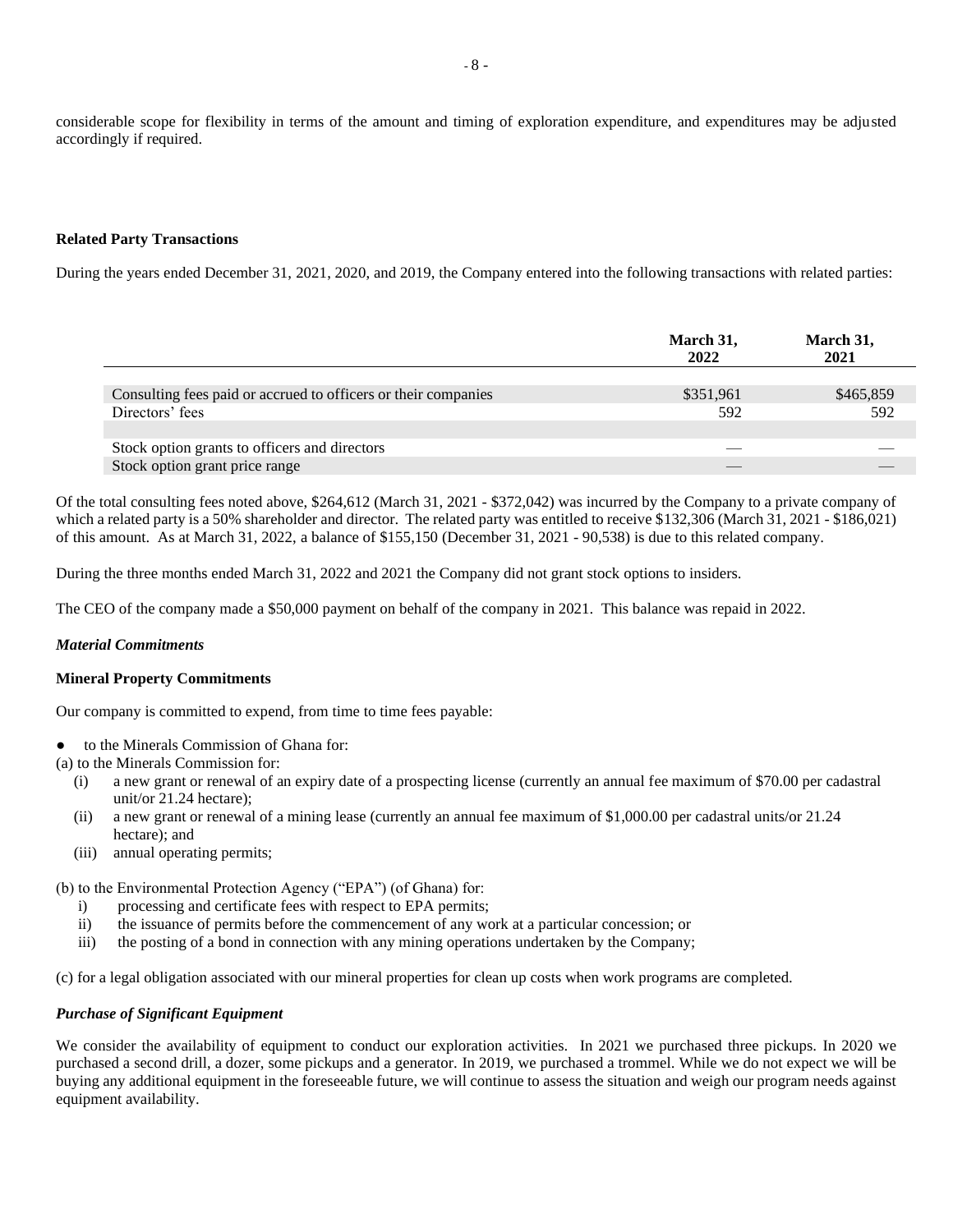#### *Off Balance Sheet Arrangements*

Our company has no off balance sheet arrangements.

#### **Fair value of financial assets and liabilities**

We invest all excess cash primarily in time deposits, money market funds, corporate debt securities, equities, limited partnerships, and rights and warrants.

We classify all marketable debt securities that have stated maturities of three months or less from the date of purchase as cash equivalents and those with stated maturities of greater than three months as marketable securities on our Consolidated Balance Sheets.

We determine the appropriate classification of our investments in marketable debt securities at the time of purchase and re-evaluate such designation at each balance sheet date. We have classified and accounted for our marketable debt securities as trading securities. After

|                           | <b>March 31, 2022</b> | <b>Ouoted Prices</b><br>in Active<br><b>Markets</b><br>(Level 1) |   | <b>Significant</b><br><b>Other</b><br><b>Observable</b><br>Inputs<br>(Level 2) | <b>Significant</b><br>Unobservable<br><b>Inputs</b><br>(Level 3) |
|---------------------------|-----------------------|------------------------------------------------------------------|---|--------------------------------------------------------------------------------|------------------------------------------------------------------|
| Cash and cash equivalents | 5,491,284             | 5,491,284                                                        | S |                                                                                |                                                                  |
| Restricted cash           | 296,322               | 296,322                                                          |   |                                                                                |                                                                  |
| Marketable securities     | 4,072,815             | 4,072,815                                                        |   |                                                                                |                                                                  |
| Total                     | 9,593,731             | 9.593.731                                                        |   |                                                                                |                                                                  |

consideration of our risk versus reward objectives, as well as our liquidity requirements, we may sell these debt securities prior to their stated maturities. For all of our marketable debt securities we have elected the fair value option, for which changes in fair value are recorded in other income (expense), net. We determine any realized gains or losses on the sale of marketable debt securities on a specific identification method, and we record such gains and losses as a component of other income (expense), net.

The following tables summarize our debt securities, at their fair value, by significant investment categories as of March 31, 2022 and December31, 2021:

| Level $1 -$ Cash equivalents | March 31, 2022 | December 31, 2021 |
|------------------------------|----------------|-------------------|
| Money market funds           | \$1.989.970    | \$2,688,758       |
|                              | \$1,989,970    | \$2,688,758       |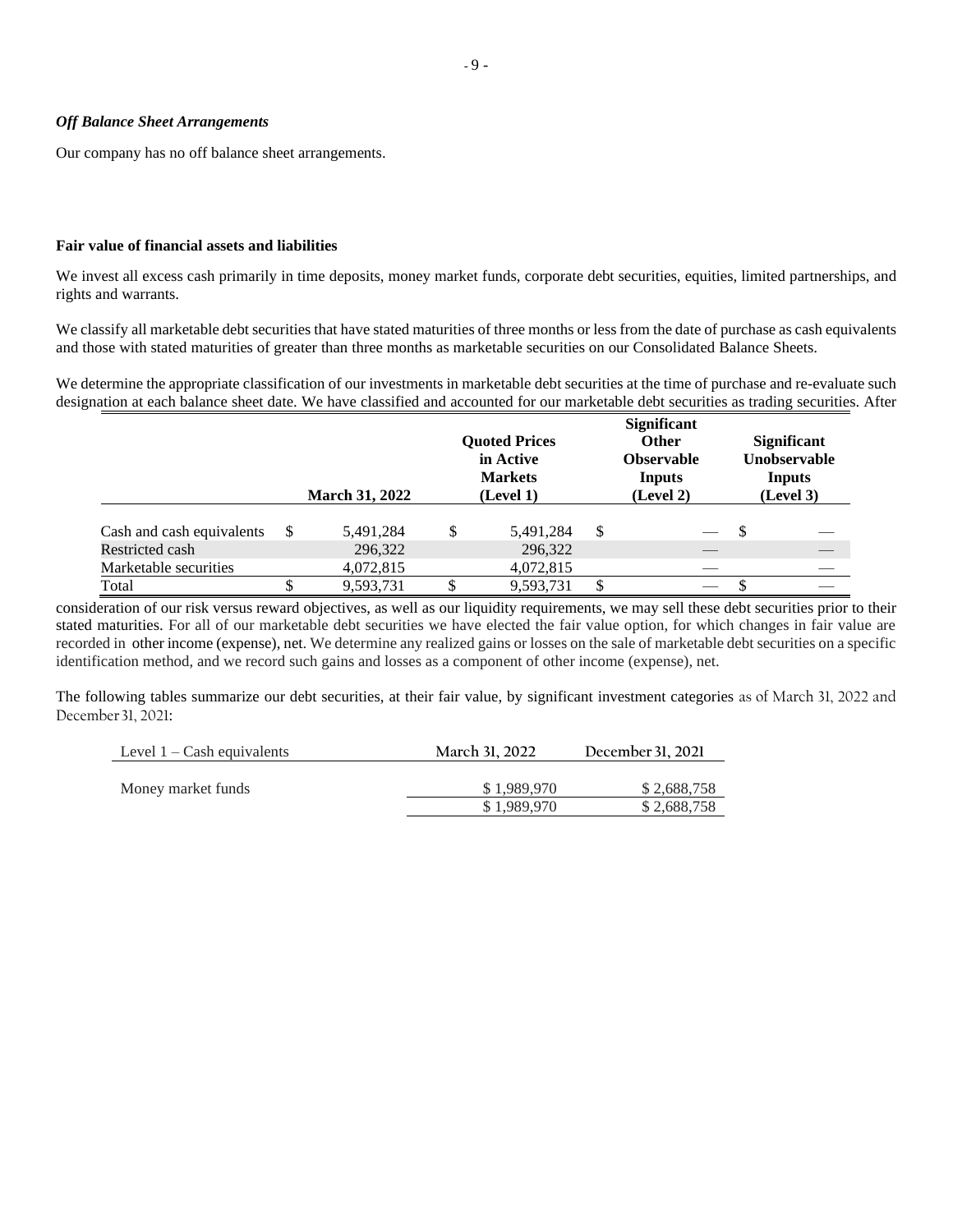|                           | <b>December 31, 2021</b> |   | <b>Quoted Prices</b><br>in Active<br><b>Markets</b><br>(Level 1) | <b>Significant</b><br><b>Other</b><br><b>Observable</b><br>Inputs<br>(Level 2) |     | <b>Significant</b><br><b>Unobservable</b><br><b>Inputs</b><br>(Level 3) |
|---------------------------|--------------------------|---|------------------------------------------------------------------|--------------------------------------------------------------------------------|-----|-------------------------------------------------------------------------|
| Cash and cash equivalents | \$<br>4,675,328          | S | 4,675,328                                                        | \$                                                                             | S   |                                                                         |
| Restricted cash           | 296,322                  |   | 296,322                                                          |                                                                                |     |                                                                         |
| Marketable securities     | 3,373,358                |   | 2,680,755                                                        | 692, 603                                                                       |     |                                                                         |
| Total                     | 8,345,008                |   | 7,652,405                                                        | 692.603                                                                        | \$. |                                                                         |

## **Critical Accounting Estimates and Changes in Accounting Policies**

The preparation of consolidated financial statements in conformity with US GAAP requires management to make estimates and assumptions that affect the reported amounts of assets and liabilities and disclosure of contingent assets and liabilities at the date of the financial statements and the reported amounts of revenues and expenses during the reporting period. Actual results could differ from those estimates. Significant areas requiring the use of estimates include the carrying value and recoverability of mineral properties, inputs used in the calculation of stock-based compensation and warrants, inputs used in the calculation of the asset retirement obligation, and the valuation allowance applied to deferred income taxes. Actual results could differ from those estimates, and would impact future results of operations and cash flows.

# *Caution Regarding Forward-Looking Statements*

This MD&A contains certain forward-looking information and forward-looking statements, as defined in applicable securities laws (collectively referred to herein as "forward-looking statements"). These statements relate to future events or our company's future performance. All statements other than statements of historical fact are forward-looking statements. Often, but not always, forwardlooking statements can be identified by the use of words such as "plans", "expects", "is expected", "budget", "scheduled", "estimates", "continues", "forecasts", "projects", "predicts", "intends", "anticipates" or "believes", or variations of, or the negatives of, such words and phrases or state that certain actions, events or results "may", "could", "would", "should", "might" or "will" be taken, occur or be achieved. Forward-looking statements involve known and unknown risks, uncertainties and other factors, which may cause actual results to differ materially from those anticipated in such forward-looking statements. The forward-looking statements in this MD&A speak only as of the date of this MD&A or as of the date specified in such statement.

The following table outlines certain significant forward-looking statements contained in this MD&A and provides the material assumptions used to develop such statements and material risk factors that could cause actual results to differ materially from the forward-looking statements.

| <b>Forward-Looking Statements</b>                                                     | <b>Assumptions</b>                                                                                                                                                                             | <b>Risk Factors</b>                                                                                                                                                    |
|---------------------------------------------------------------------------------------|------------------------------------------------------------------------------------------------------------------------------------------------------------------------------------------------|------------------------------------------------------------------------------------------------------------------------------------------------------------------------|
| Potential of Xtra-Gold's properties<br>to contain economic gold deposits              | Availability of financing for our<br>projects.                                                                                                                                                 | Changes in the capital markets impacting<br>availability of future financings.                                                                                         |
| and other mineral deposits and/or to<br>become near-term and/or low-cost<br>producers | Actual results of our exploration,<br>resource goals, metallurgical testing,<br>economic studies and development                                                                               | Uncertainties involved in interpreting<br>geological data and confirming title to<br>acquired properties.                                                              |
|                                                                                       | activities will be favourable.<br>Operating, exploration and<br>development costs will be consistent<br>with our expectations.                                                                 | Possibility of future exploration results,<br>metallurgical test work, economic studies<br>and development activities will not be<br>consistent with our expectations. |
|                                                                                       | Ability to retain and attract skilled<br>staff.<br>All requisite regulatory and<br>governmental approvals will be<br>received on a timely basis on terms<br>acceptable to Xtra-Gold, including | Variations from the technical reports.<br>Increases in costs, environmental<br>compliance and changes in environmental,<br>local legislation and regulation, community |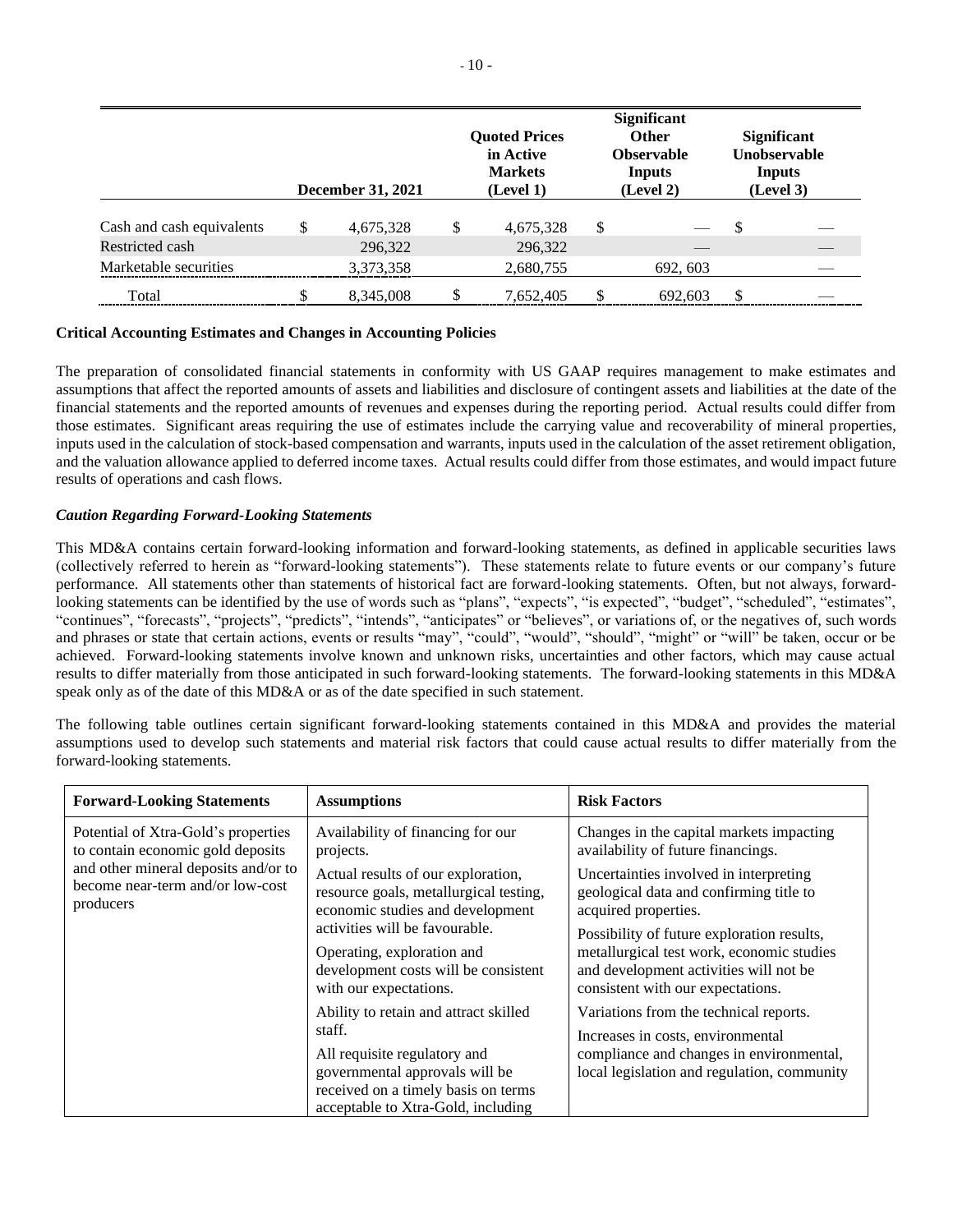| <b>Forward-Looking Statements</b>                                                                                                      | <b>Assumptions</b>                                                                                                                                                                                                                                                                                                                                                                                                                                                                                                                                                                                                                                                                                                                  | <b>Risk Factors</b>                                                                                                                                                                                                                                                                                                                                                                                                                                                                                                                                                                                                                                                                                                                                                                              |
|----------------------------------------------------------------------------------------------------------------------------------------|-------------------------------------------------------------------------------------------------------------------------------------------------------------------------------------------------------------------------------------------------------------------------------------------------------------------------------------------------------------------------------------------------------------------------------------------------------------------------------------------------------------------------------------------------------------------------------------------------------------------------------------------------------------------------------------------------------------------------------------|--------------------------------------------------------------------------------------------------------------------------------------------------------------------------------------------------------------------------------------------------------------------------------------------------------------------------------------------------------------------------------------------------------------------------------------------------------------------------------------------------------------------------------------------------------------------------------------------------------------------------------------------------------------------------------------------------------------------------------------------------------------------------------------------------|
|                                                                                                                                        | development of any deposit in<br>compliance with Ghanaian mining<br>law.<br>Social engagement and local<br>acceptance of our projects.<br>Economic, political and industry<br>market conditions will be favourable.                                                                                                                                                                                                                                                                                                                                                                                                                                                                                                                 | support and the political and economic<br>climate.<br>Price volatility of gold and other associated<br>commodities impacting the economics of our<br>projects.                                                                                                                                                                                                                                                                                                                                                                                                                                                                                                                                                                                                                                   |
| Potential to expand the NI 43-101<br>resources on Xtra-Gold's existing<br>projects and achieve its growth<br>targets                   | Availability of financing.<br>Actual results of our exploration,<br>resource goals, metallurgical testing,<br>economic studies and development<br>activities will be favourable.<br>NI 43-101 technical reports are correct<br>and comprehensive.<br>Operating, exploration and<br>development costs will be consistent<br>with our expectations.<br>Ability to retain and attract skilled<br>staff.<br>All requisite regulatory and<br>governmental approvals will be<br>received on a timely basis on terms<br>acceptable to Xtra-Gold.<br>Social engagement and local<br>acceptance of our projects.<br>Economic, political and industry<br>market conditions will be favourable.<br>Continuance of gold recovery<br>operations. | Changes in the capital markets impacting<br>availability of future financings.<br>Uncertainties involved in interpreting<br>geological data and confirming title to<br>acquired properties.<br>Possibility of future exploration results,<br>metallurgical test work, economic studies<br>and development activities will not be<br>consistent with our expectations.<br>Variations from the technical reports.<br>Increases in costs, environmental<br>compliance and changes in environmental,<br>local legislation and regulation, community<br>support and the political and economic<br>climate.<br>Price volatility of gold and other associated<br>commodities impacting the economics of our<br>projects.<br>Continued cooperation of government bodies<br>to conduct placer operations. |
| Ability to meet working capital<br>needs for fiscal 2022<br>Plans, costs, timing and capital for<br>future exploration and development | Operating and exploration activities<br>and associated costs will be consistent<br>with our current expectations.<br>Capital markets and financing<br>opportunities are favourable to Xtra-<br>Gold.<br>Sale of any investments, if warranted,<br>on acceptable terms.<br>Xtra-Gold continues as a going<br>concern.<br>Availability of financing for our<br>exploration and development                                                                                                                                                                                                                                                                                                                                            | Changes in the capital markets impacting<br>availability and timing of future financings<br>on acceptable terms.<br>Increases in costs, environmental<br>compliance and changes in environmental,<br>other local legislation and regulation.<br>Adjustments to currently proposed operating<br>and exploration activities.<br>Price volatility of gold and other<br>commodities impacting sentiment for<br>investment in the resource markets.<br>Changes in the capital markets impacting<br>availability of future financings.                                                                                                                                                                                                                                                                 |
| of Xtra-Gold's properties including<br>the potential impact of complying<br>with existing and proposed laws<br>and regulations         | activities.<br>Actual results of our exploration,<br>resource goals, metallurgical testing,                                                                                                                                                                                                                                                                                                                                                                                                                                                                                                                                                                                                                                         | Uncertainties involved in interpreting<br>geological data and confirming title to<br>acquired properties.                                                                                                                                                                                                                                                                                                                                                                                                                                                                                                                                                                                                                                                                                        |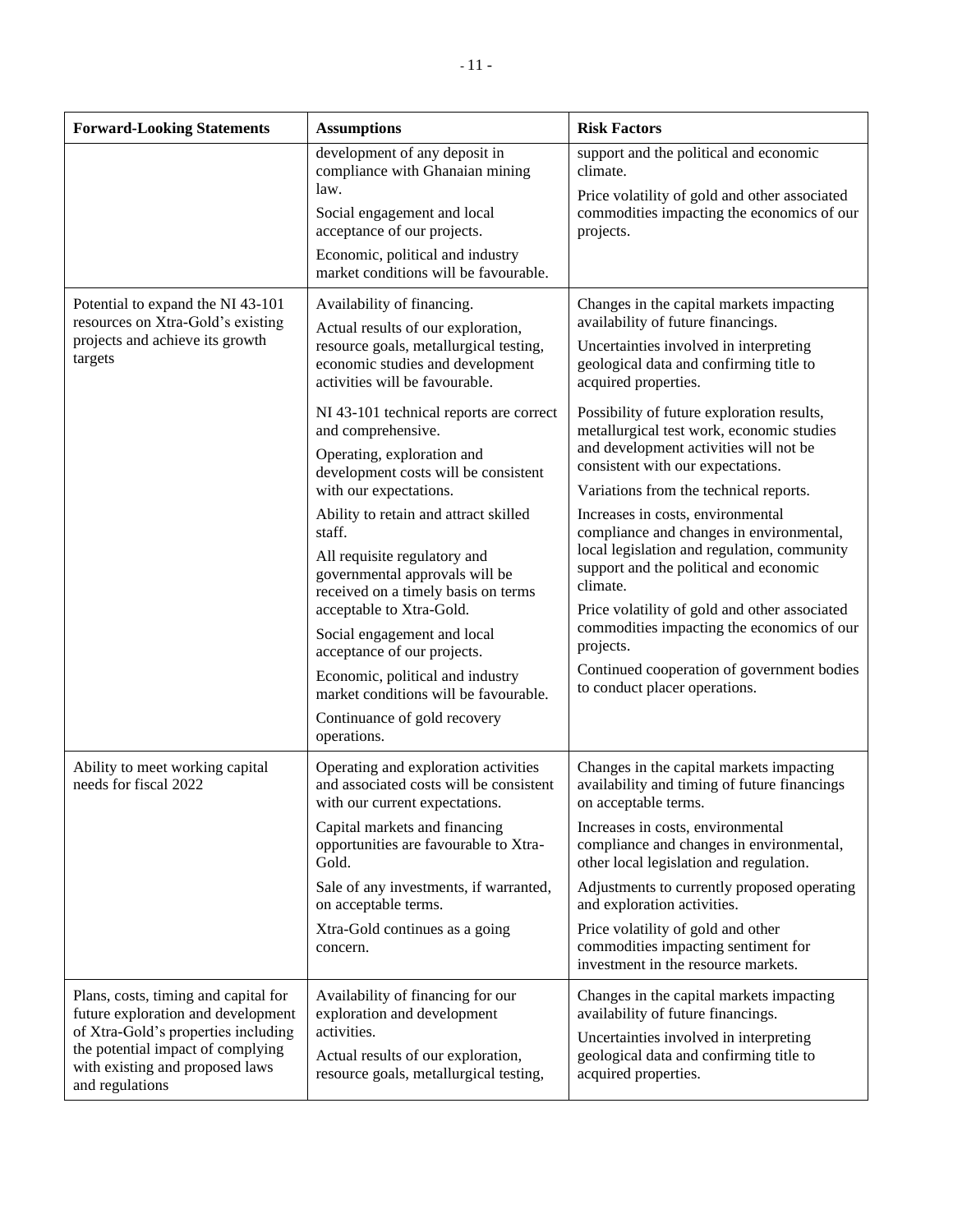| <b>Forward-Looking Statements</b>               | <b>Assumptions</b>                                                                                                                                                                                                                                                                                                                          | <b>Risk Factors</b>                                                                                                                                                                                                                                                                                                                                                                                                                                                                                                                                                                                                              |
|-------------------------------------------------|---------------------------------------------------------------------------------------------------------------------------------------------------------------------------------------------------------------------------------------------------------------------------------------------------------------------------------------------|----------------------------------------------------------------------------------------------------------------------------------------------------------------------------------------------------------------------------------------------------------------------------------------------------------------------------------------------------------------------------------------------------------------------------------------------------------------------------------------------------------------------------------------------------------------------------------------------------------------------------------|
|                                                 | economic studies and development<br>activities will be favourable.<br>Operating, exploration and                                                                                                                                                                                                                                            | Possibility of future exploration results,<br>metallurgical test work and economic studies<br>will not be consistent with our expectations.                                                                                                                                                                                                                                                                                                                                                                                                                                                                                      |
|                                                 | development costs will be consistent<br>with our expectations.                                                                                                                                                                                                                                                                              | Increases in costs, environmental<br>compliance and changes in environmental,                                                                                                                                                                                                                                                                                                                                                                                                                                                                                                                                                    |
|                                                 | Ability to retain and attract skilled<br>staff.                                                                                                                                                                                                                                                                                             | local legislation and regulation and political<br>and economic climate.                                                                                                                                                                                                                                                                                                                                                                                                                                                                                                                                                          |
|                                                 | All requisite regulatory and<br>governmental approvals will be<br>received on a timely basis on terms<br>acceptable to Xtra-Gold.                                                                                                                                                                                                           | Price volatility of gold and other<br>commodities impacting the economics of our<br>projects.                                                                                                                                                                                                                                                                                                                                                                                                                                                                                                                                    |
|                                                 | Economic, political and industry<br>market conditions will be favourable.                                                                                                                                                                                                                                                                   |                                                                                                                                                                                                                                                                                                                                                                                                                                                                                                                                                                                                                                  |
| Management's outlook regarding<br>future trends | Availability of financing.<br>Actual results of our exploration,<br>resource goals, metallurgical testing,<br>economic studies and development<br>activities will be favourable.<br>Prices for gold and other commodities<br>will be favourable to Xtra-Gold.<br>Government regulation in Ghana will<br>support development of any deposit. | Price volatility of gold and other<br>commodities impacting the economics of our<br>projects and appetite for investing in junior<br>gold exploration equities.<br>Possibility of future exploration results,<br>metallurgical test work, economic studies<br>and development activities will not be<br>consistent with our expectations.<br>Increases in costs, environmental<br>compliance and changes in economic,<br>political and industry market climate.                                                                                                                                                                  |
| Covid-19                                        | Actual results of our exploration, gold<br>recovery and continuity of operations.                                                                                                                                                                                                                                                           | The first cases of Covid-19 were detected<br>much later in Ghana than other parts of the<br>world, and Government action has limited the<br>incidence of transmission. The Company<br>continues to monitor the potential effects on<br>its operations and is implementing protocol to<br>help<br>minimize<br>hopefully<br>in<br>its<br>impact. However, investors are cautioned<br>this is an evolving issue, and that there is not<br>guarantee the Company's protocols will be<br>effective.<br>Increased costs and reduced ability to access<br>the properties could affect exploration<br>results and gold recovery results. |

Inherent in forward-looking statements are risks, uncertainties and other factors beyond Xtra-Gold's ability to predict or control. Please also make reference to those risk factors listed in the "Risk Factors" section above. Readers are cautioned that the above chart is not exhaustive of the factors that may affect the forward-looking statements, and that the underlying assumptions may prove to be incorrect. Actual results and developments are likely to differ, and may differ materially, from those expressed or implied by the forward-looking statements contained in this MD&A.

Forward-looking statements involve known and unknown risks, uncertainties and other factors which may cause Xtra-Gold's actual results, performance or achievements to be materially different from any of its future results, performance or achievements expressed or implied by forward-looking statements. All forward-looking statements herein are qualified by this cautionary statement. Accordingly, readers should not place undue reliance on forward-looking statements. Our company undertakes no obligation to update